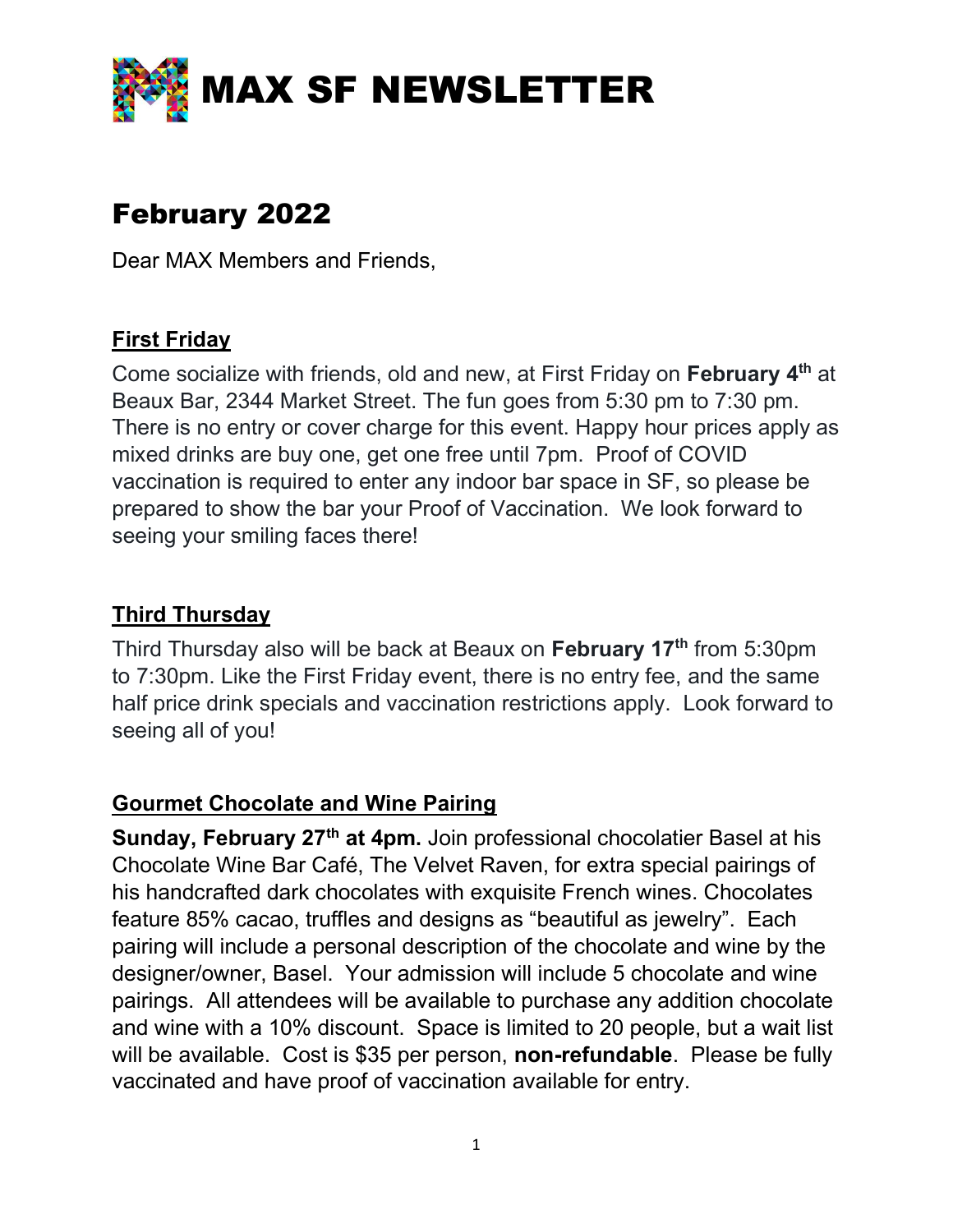

The Velvet Raven is located at 155A South Park Street, San Francisco (SOMA). Street parking is around the park. The event will start promptly at 4pm and should conclude by 6pm. Please be on time, so you don't miss any of the pairings!

Register at: https://maxsf.org/event-4668576 Deadline is February 21. For more information, contact Jason Feinberg jason.feinberg@maxsf.org.

# Urban Walk – Mission Bay / Waterfront

Sunday, March 6, at 10:30 AM. Hike leader, Jim Tom, will lead MAX on an approximate 4.5-mile urban walk around Mission Bay and the eastern waterfront. The walk will commence at Chase Center, home to the Warriors, and generally will travel on the San Francisco Bay Trail along the waterfront to McCovey Cove and Oracle Park, home of the Giants. We then will navigate toward the Mission Creek Channel and the houseboats before ending at Spark Social SF where we will have an optional lunch.

Spark Social SF is an outdoor food truck park, beer & sangria garden, and event space. The numerous food trucks and food/drink buildings offer a wide variety of different cuisines that is sure to satisfy everyone's palette! Spark Social is approximately 3 blocks from the start point for the walk.

The walk is rated as "Easy" given the level terrain. Estimated walk time is roughly 1.5+ hours. There is no charge for this event, but group size is limited to 20. To reserve a spot for this hike and for more information, click on the following link: https://maxsf.org/event-4668557. Please be fully vaccinated and have proof of vaccination available. Rain cancels event.



Meet in front of 1655 Third Street (corner of 3<sup>rd</sup> St and Warriors Way). Street parking generally should be available on Sundays but allow ample time as parking could be 1-3 blocks away. Be mindful of the parking signs and instructions, particularly near the Chase Center. Parking restrictions apply on "Event Days", but no Event is scheduled for Chase

Center during our walk as of the time of this writing.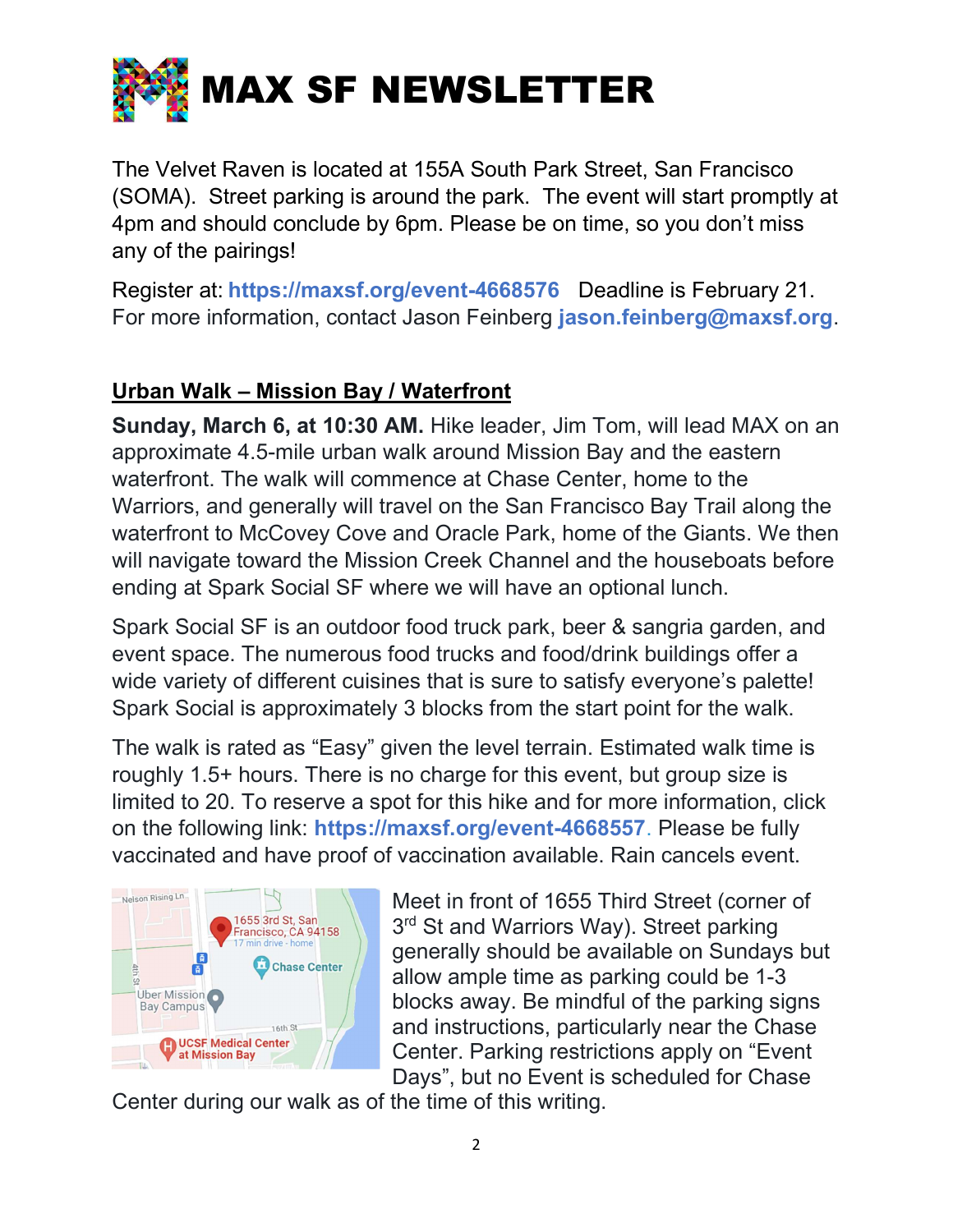

For additional information, contact Jim Tom at: jim.tom@maxsf.org

# Looking for Board Members

Are you an organizer or someone who likes to get involved making things happen? MAX needs active Board Members who are willing to roll up their sleeves and take responsibility for an area, whether it be creating or championing events, or helping with MAX administration and outreach. The annual election for MAX board members will occur in April 2022. If MAX members are interested in joining the board, email Jim Tom at jim.tom@maxsf.org or contact any current MAX board member. Nominations will close in March.

# Volunteer Day

MAX is planning an event referred to as "Volunteer Day" that will allow members the opportunity to plan and help champion events they like to see happen. Although ideas are wonderful, we specifically are looking for volunteers who actually will help organize and implement their ideas. Or help with other events and IT-Admin matters. Being involved in the organization provides members a much greater opportunity to connect with each other and expand their social network. This event is tentatively scheduled for early March, but more details will be in the next newsletter.

We also welcome members willing to provide host sites for MAX events, preferably larger sized ones. Hosts can choose to be or not to be actively involved in organizing the event, as MAX can handle the necessary logistics as needed.

For more information, contact Jim Tom at jim.tom@maxsf.org or contact any current MAX board member.

#### Event Recap

February 4 – First Friday February 17 – Third Thursday February 27 – Chocolate and Wine Pairing March 4 – First Friday